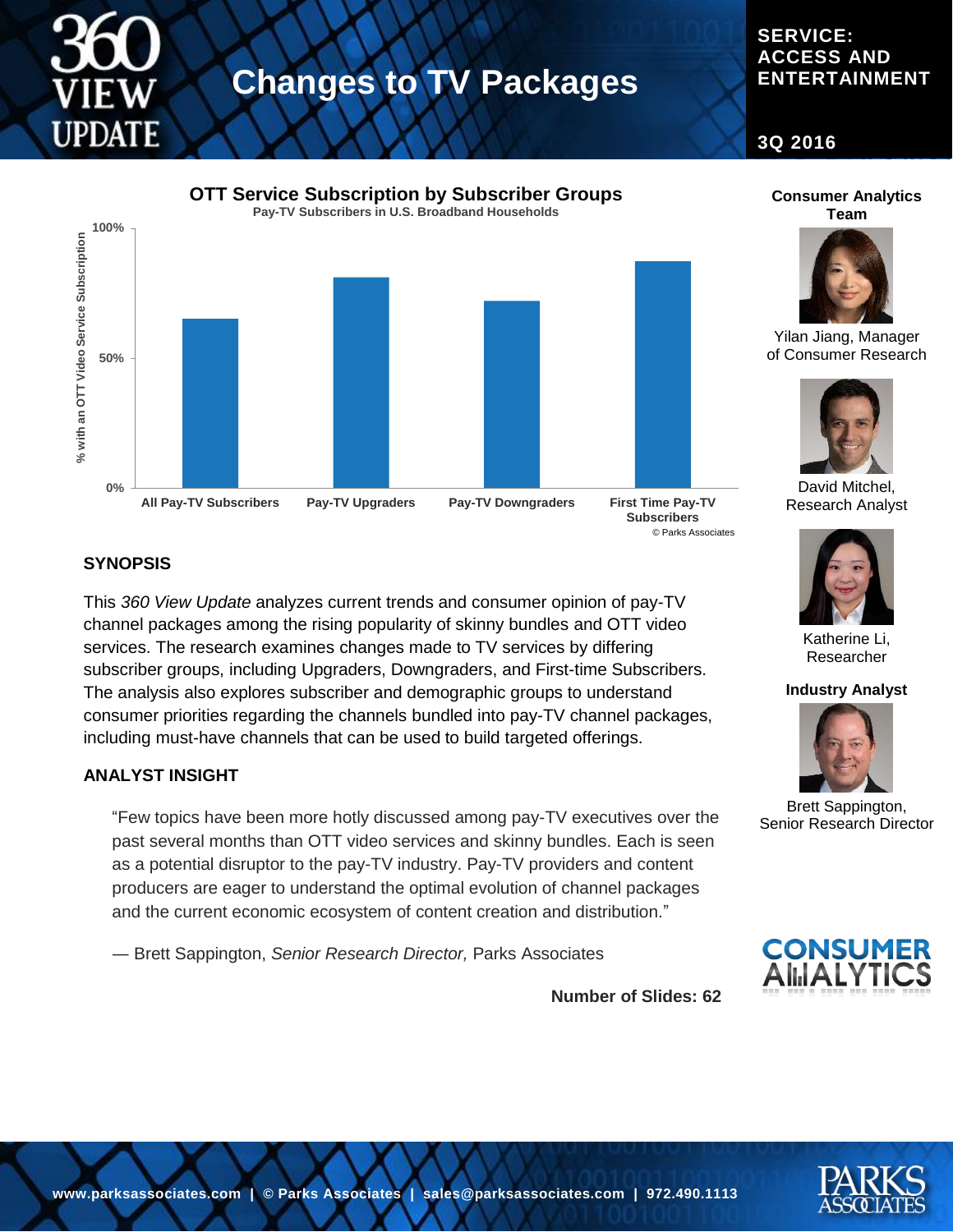

# **Changes to TV Packages**

# **SERVICE: ACCESS AND ENTERTAINMENT**

**3Q 2016**

# **CONTENTS**

**About the Research**

**Previous Research**

**Industry Insight**

**Key Findings**

**Recommendations**

# **Change in Pay-TV Service Subscriptions**

- Pay-TV Service Subscription (2011 2016)
- Recent Change to Pay-TV Service (2015 2016)
- % Making a Recent Change to Pay TV Services by Provider (Q1/16)
- Downgrades of Pay-TV Service by Provider (2015 - 2016)

## **Comparison of Subscriber Groups: Upgraders, Downgraders, and First-time Subscribers**

- Demographic Comparison of Pay-TV Upgraders, Downgraders, New Subscribers, & All Pay-TV HHs (Q1/16)
- Net Promoter Score: Comparing Pay-TV Subscribers (Q1/16)
- OTT Service Subscription by Subscriber Groups (Q1/16)
- Number of OTT Service Subscriptions by Subscriber Groups (Q1/16)
- Top Pay-TV Features That Need Improvement by Pay-TV Service Upgrade (Q1/16)

# **Must-Have Channels in the Pay TV Package**

- Difficulty in Giving Up Network/Channel Types in a Pay-TV Package (Q1/16)
- Difficulty Giving Up Channels in Pay-TV Package by Subscriber Groups (Q1/16)

# **Appeal of Channels in the Pay-TV Channel Package**

- Average Appeal of Local Broadcast Channels in Pay-TV Package by Subscriber Groups (Q4/15)
- Average Appeal of Information and Education Channels in Pay-TV Package by Subscriber Groups (Q4/15)
- Average Appeal of General Entertainment Channels in Pay-TV Package by Subscriber Groups (Q4/15)
- Average Appeal of News Channels in Pay-TV Package by Subscriber Groups (Q1/15)
- Average Appeal of Special Interest Channels in Pay-TV Package by Subscriber Groups (Q4/15)
- Average Appeal of Premium Movie Channels in Pay-TV Package by Subscriber Groups (Q4/15)
- Average Appeal of Sports Channels in Pay-TV Package by Subscriber Groups (Q4/15)
- Average Appeal of Lifestyle Channels in Pay-TV Package by Subscriber Groups (Q4/15)
- Average Appeal of Younger Children's Programming Channels in Pay-TV Package by Subscriber Groups (Q4/15)
- Average Appeal of Older Children's Programming Channels in Pay-TV Package by Subscriber Groups (Q4/15)
- Average Appeal of Popular Culture Channels in Pay-TV Package by Subscriber Groups (Q4/15)
- Average Appeal of Spanish Language Channels in Pay-TV Package by Subscriber Groups (Q4/15)

•